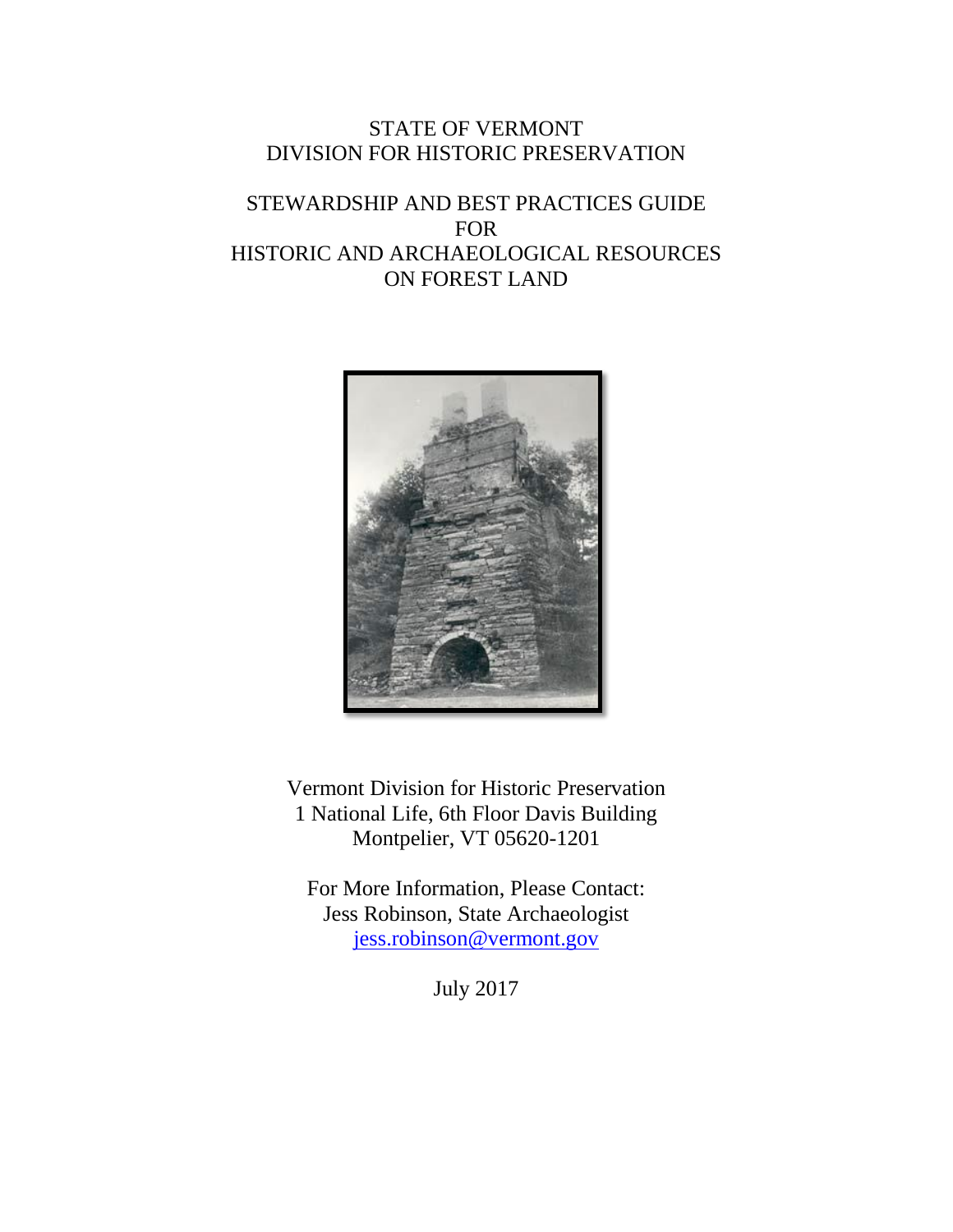## **Why is Vermont's Historic Heritage Important and Worth Preserving?**

Spanning nearly 13,000 years, Vermont's historic and Precontact cultural resources represent important connections to our recent and distant past. Historic buildings, structures, ruins, landscapes, and archaeological sites are tangible links to the rich cultural, religious, social, economic and technological traditions of past generations of Vermonters. These resources can help us understand little known chapters of Vermont's history. Precontact archaeological sites, in particular, are often the only tangible sources of information about the thousands of years of human history before European contact. Historic and archaeological resources are educational and recreational assets to communities and certain sites in State and Federal forest land can be important attractions to locals and to tourists.

This guide outlines what the Vermont Division for Historic Preservation (VDHP) considers the best practices foresters and loggers can undertake to protect cultural resources. Unless logging and related forestry operations are occurring on State or Federal land or under a permit where archaeological review is a component of the approval process, the following practices are not required. Nevertheless, VDHP hopes that they will be followed whenever possible to ensure the protection of cultural sites. Because evaluating the ultimate importance or significance of historic and archaeological sites requires professional assessment, treating all these resources as important is often the most efficient management strategy.

#### **What Kinds of Historic and Archeological Resources Exist in Vermont's Woodlands?**

Five categories of historic and archaeological resources merit consideration and protection when planning and carrying out logging operations and related forestry activities:

## • **Historic Standing Structures**

Historic standing structures must at a minimum be more than 50 years old. Structures are obviously easy to identify.

#### • **Historic Archaeological Sites**

Historic archaeological sites can often be identified if one is actively looking for them. The remnants of early settlement sites, such as homesteads, barns, farm enclosures, etc. can often be identified by foundations and rock wall alignments. Military sites and historic-era Native American sites, however, can be harder to identify.

#### • **Historic Landscapes**

Landscapes that have been shaped by humans in the historic past can also be identified fairly easily. Old roads, berms, trenches, channels, etc. are often still visible on the ground.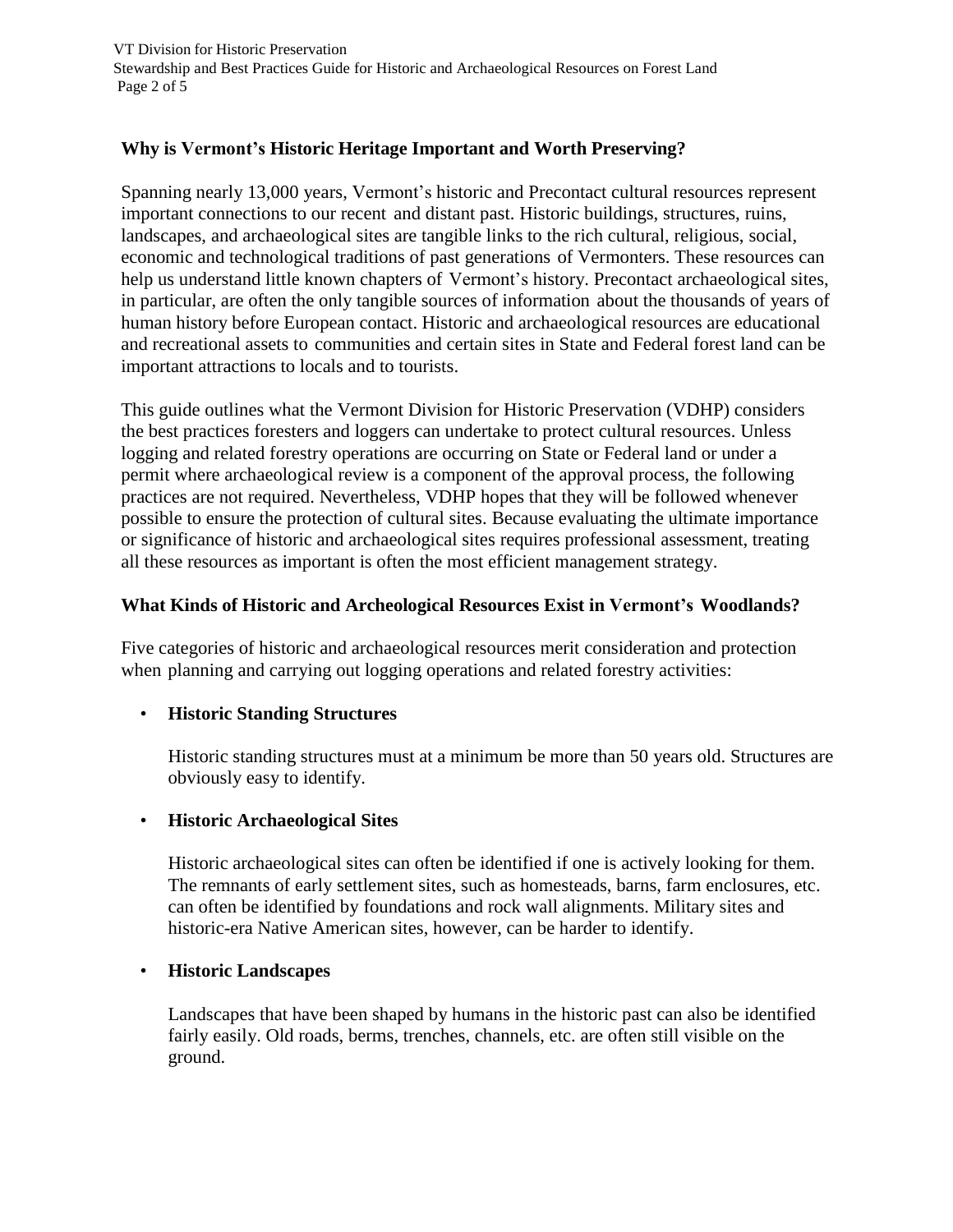VT Division for Historic Preservation Stewardship and Best Practices Guide for Historic and Archaeological Resources on Forest Land Page 3 of 5

#### • **Precontact Native American Archaeological Sites**

Most precontact Native American sites are not readily identifiable without professional excavation. Exceptions include large aboriginal quarry sites or rare above-ground native sites. Nevertheless, certain areas are more likely than others to contain Precontact Native American archaeological sites. The attributes of these areas are discussed in the next section.

#### • **Native American Sacred and Traditional Sites**

Native American sacred and traditional sites are also not easy to identify. These areas are unique to specific tribal histories and cosmologies. Certain landscape features like waterfalls, however, are commonly associated with Native spirituality.

#### **If Precontact Native American sites are hard to identify, how can we protect them?**

Some areas have a high potential for containing Precontact archaeological sites. The archaeologically sensitive areas highlighted here contain or contained a combination of environmental characteristics, such as food and water resources, that Native American or early Euroamerican peoples required to survive. Of course, certain areas have or had spiritual, cultural or social importance to Native Americans as well, but these are difficult to identify without ethnohistoric documentation or tribal input. Archaeologically sensitive lands likely to contain Precontact archaeological sites will generally have less than 8 % - 15% slopes and are often:

- 200 feet or less from a river, stream, lake, pond, wetland, spring, or relict (i.e. now dry) drainage
- adjacent to a confluence of rivers or streams
- adjacent to falls or rapids
- on a floodplain or on a river terrace
- on an elevated knoll within a floodplain or wetland
- on a level area at the head of a drainage
- on a natural portage route between two watersheds or through a mountain divide
- adjacent to chert, quartz or quartzite outcrops and/or
- on a postglacial (or "paleo") land form such as a former shoreline of the Champlain Sea

These are generalizations. Soil characteristics such as good drainage, exposure to sunlight, and protection from wind are also key factors in Precontact site locations but their importance probably varied during different seasons of the year. Winter habitation sites are more likely to be located on south-facing, sheltered terraces along valley edges. Summer planting fields, meanwhile, may be located on sunny floodplains. One easy way to think about Precontact archaeological sensitivity is to recognize places that look like good spots to camp for a few days.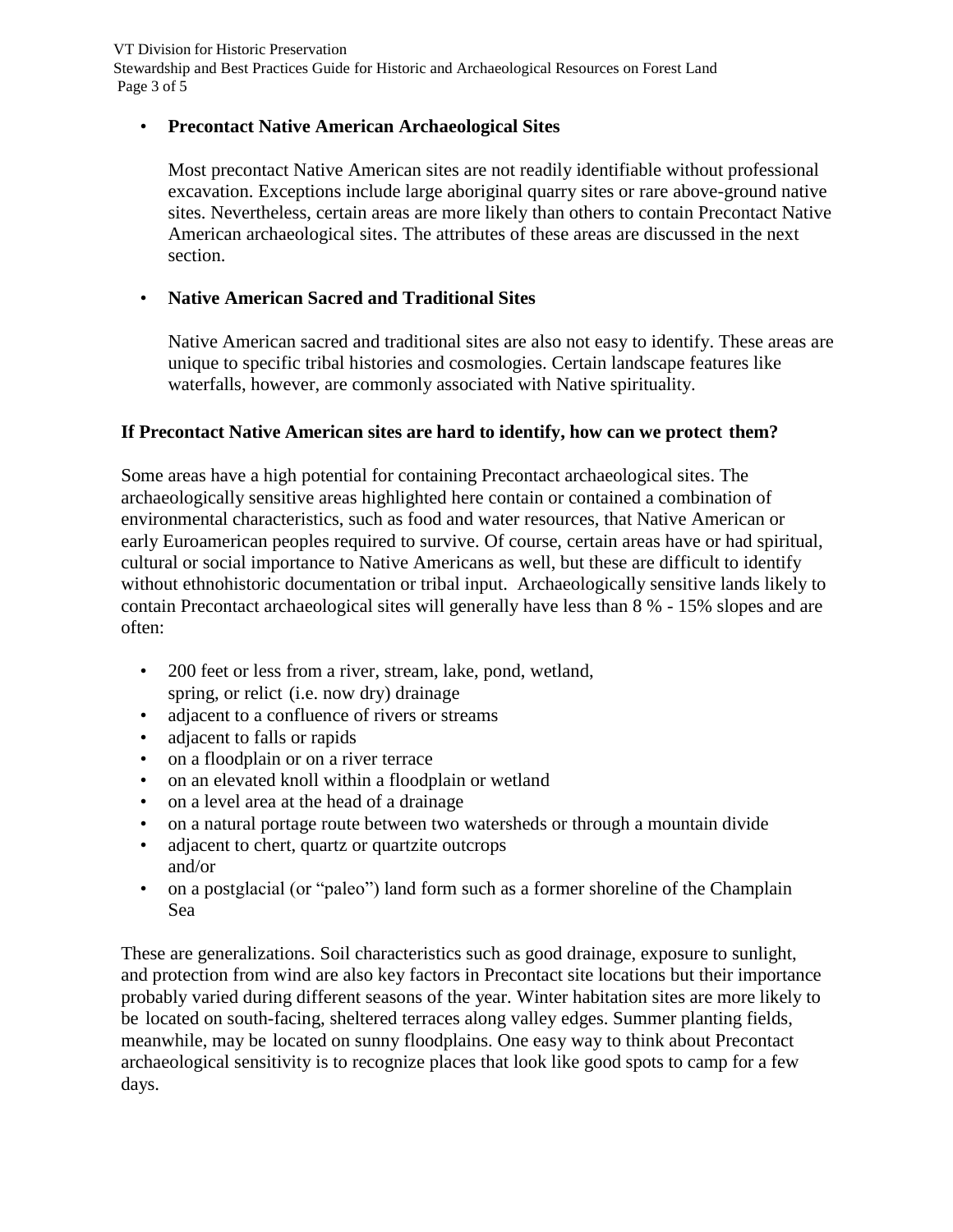VT Division for Historic Preservation Stewardship and Best Practices Guide for Historic and Archaeological Resources on Forest Land Page 4 of 5

#### **Are there basic standards for protecting historic and archaeological resources?**

Yes, logging activities can be structured to protect cultural resources and avoid damaging them. The best strategy is to identify the resource or archaeologically sensitive area, designate and mark a "not-to-be-disturbed" buffer zone around the resource and avoid it. Another strategy is to create a special management area in which harvesting can be conducted in a manner that maximizes the protection of a site or archaeologically sensitive area. For example, cutting within the special management area can be done in winter, by hand, with the goal of not felling trees on top of an archeological site or structure and not using the site area for tops or brush storage.

#### **What size "Not-to-Be-Disturbed" Buffer Zone or Special Management Area is recommended?**

A two hundred-foot (200') buffer area around any of the historic resources mentioned in these guidelines can usually provide reasonable protection. To understand why such a wide management zone (or protection zone) is recommended, it helps to visualize an average  $19<sup>th</sup>$ or early  $20<sup>th</sup>$  century farm. A typical farm would have had a farm house, well and water system, dumps or refuse pits, outbuildings (such as one or more barns), roads, drives, stone walls, animal pounds, and possibly even grave sites for family members. What remains on the surface of today's forest are only the *visible* remains of that farm. The house or barn cellar hole is often the most, or only, noticeable part of that original farmstead. Most of the farm site's important archeological deposits, however, are found outside the cellar hole. Searching for these features during an initial visit to the site can help create an adequately sized "buffer zone" or special management area early in the project.

#### **Recommended Logging Best Practices to Protect Historic and Archaeological Resources:**

• Know what's there: conduct reconnaissance of the areas to be logged to locate and document standing historic resources, archaeological sites, or archaeologically sensitive lands.

(*Note: locate and flag vulnerable cultural features before snow covers the ground so that snow-covered stone walls, cellar holes, and other surface remains are not accidentally destroyed during operations.)*

- Create a "not-to-be-disturbed" buffer zone or special management area around the resource. Flag the area to make loggers aware of the area and how it should be treated during harvesting.
- Flag historic trees or landscapes and avoid or manage appropriately.
- Create a "not-to-be-disturbed" buffer zones or special management areas around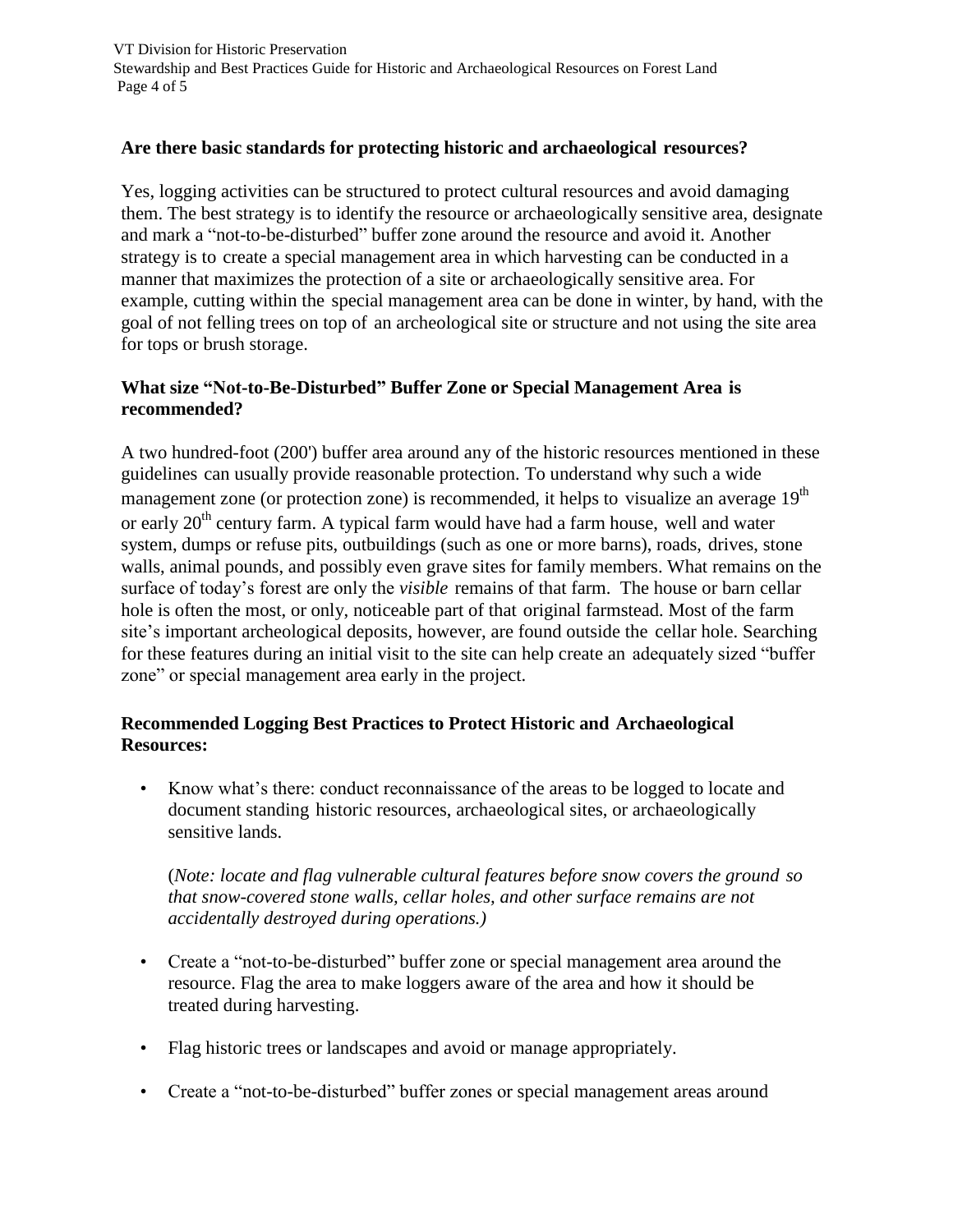VT Division for Historic Preservation

Stewardship and Best Practices Guide for Historic and Archaeological Resources on Forest Land Page 5 of 5

streams, wetlands, springs, lakes and ponds, caves and rockshelters, other archaeologically sensitive areas, and/or special landforms or natural areas.

- Place landings/yards, skid trails, and access roads outside of buffer zones or special management areas.
- Use pre-existing skid trails whenever possible.
- If stone walls must be crossed, cross in as few places as possible, make clean careful cuts, and store the removed stones next to wall for possible future restoration.
- If streams must be crossed in archaeologically sensitive areas, disturb the minimal amount of land as possible.
- Harvest special management areas in winter over frozen and snow-covered ground if possible.
- **•** Hand cut trees within special management areas. Avoid skidder use in special management areas. Don't build roads in such areas.
- **•** Don't use cellar holes or site areas as slash dumps.
- **•** Use the "full line" technique to prevent damage to specific resources or sensitive areas.
- **•** Consider using fabric mats or other ground buffers if activities must be carried out in unfrozen/snowless conditions within a buffer zone or special management area.

## **Should Historic and Archeological Resources be Reported to Anyone?**

It's not required that archaeological sites be reported to VDHP, but we would certainly appreciate it. VDHP maintains both the Vermont Archeological Inventory and the Historic Sites and Structures Survey for buildings and structures. VDHP welcomes any information on historic and archeological resources that you may learn about or encounter in the forest. We are also more than happy to offer information on cultural resources in your area and how to preserve and protect them. Please feel free to contact the Vermont State Archaeologist at:

Jess Robinson, PhD Vermont Division for Historic Preservation 1 National Life Davis Building, 6<sup>th</sup> Floor Montpelier, Vermont, 05620 802-272-2509 [jess.robinson@vermont.gov](mailto:jess.robinson@vermont.gov)

Thank You!